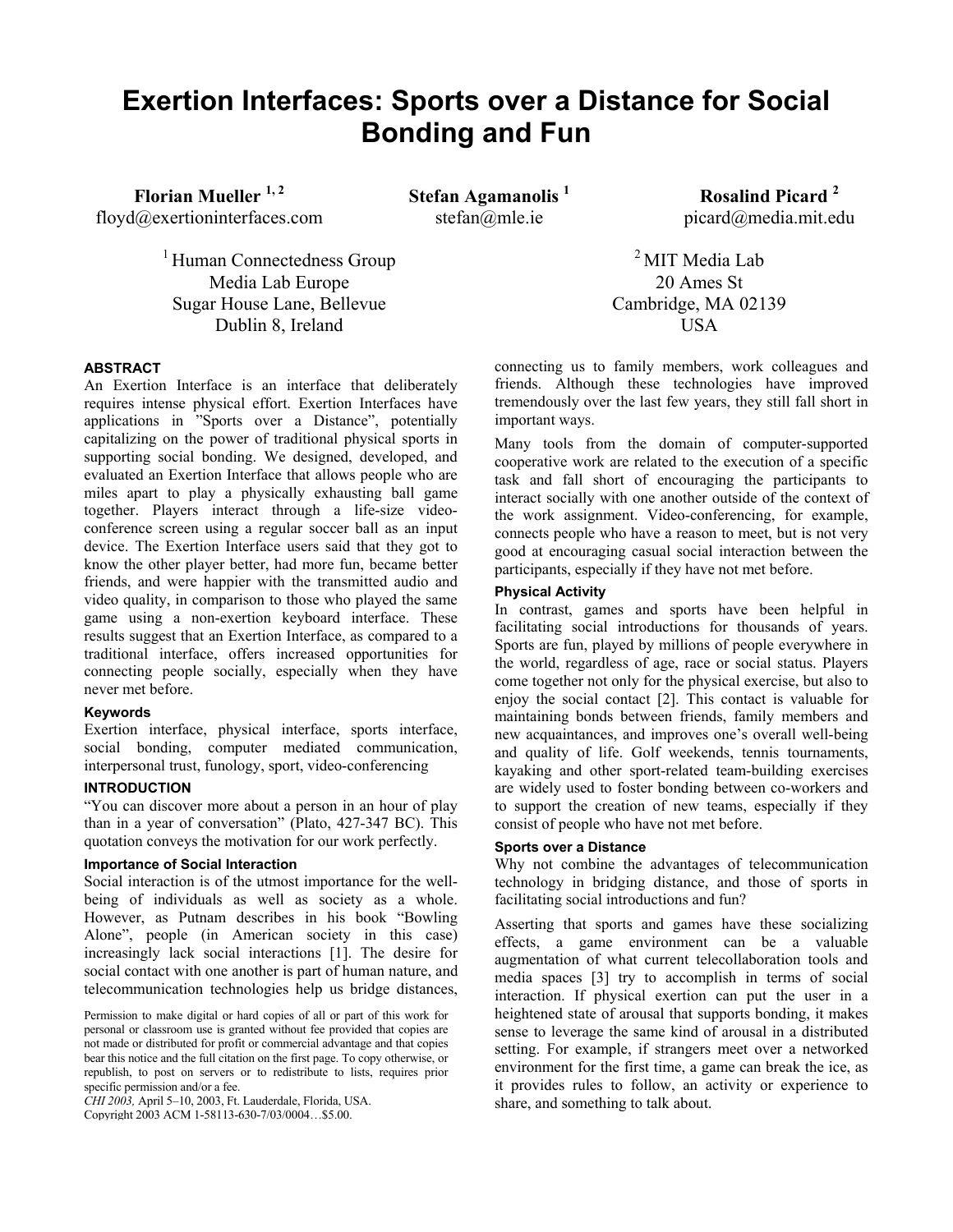#### **EXERTION INTERFACE**

To make sports over a distance a reality, a new approach to interface design is needed. An obvious approach for a vast majority of applications is to design interfaces that require the least amount of physical workload to use. We would like to introduce the opposite: Exertion Interfaces.

# **An Exertion Interface is an interface that deliberately requires intense physical effort.**

Exertion Interfaces can be expected to be physically exhausting when used for an extended period of time. They require effort and demand mental workload, and, just like sports, might take a short time to pick up, but a long time to master.

An interface that fosters bonding and team spirit in a social setting has to be fun to use and also encourage interaction with another person, or with a whole team. Many such interfaces have existed in the physical world for a long time, such as the use of balls in sports. We envision Exertion Interfaces being used in the same way traditional sports games function in social relationships. For example, when new members arrive in an organization or business, team-building activities are important in forming new relationships and getting a feel for how one's colleagues think and work. These activities might be formally arranged, but more often they take the form of one person asking another out for a friendly game of tennis, table tennis, golf, etc. Such a first-time encounter might spark a regular sports relationship with the other person, and with time, a new friendship.

The aim is to enable this kind of social relationship to develop when the participants are physically distant, perhaps even on opposite sides of the world. Instead of a traditional gym or sports club, players might go to a "virtual sports club" in their geographic area and engage in new kinds of "sports over a distance" that incorporate Exertion Interfaces.

#### **RESEARCH AIMS**

The aim of the research described in this paper has been to develop a prototype "sports over a distance" application that incorporates an Exertion Interface, and to study the effects of this system as compared to traditional kinds of interfaces and game scenarios. We hypothesise that an interaction with a distributed Exertion Interface would function better at introducing people to each other and creating social bonding than a traditional keyboard interface.

#### **RELATED WORK**

The concept of fun as a motivational factor has gained increased attention lately, and has emerged into the domain of human-computer interface design, where it is a growing area of inquiry [4]. Leisure activities, based around the concept of social engagement, could potentially be suitable environments to create bonds between people that have to work in a team. Such "entertaining" interfaces could serve as an initial starting point for building strong collaborations, before more traditional Computer Supported Cooperative Work (CSCW) interfaces are utilized to perform a specific task.

Most of these entertaining interfaces, however, are only to be found in game arcades. They all try to combine a known fun, physical experience with a computer game, but fall short in terms of social interaction, because most of them can only be played alone against a virtual computer opponent and do not support the creation of teams.

The 2002 FIFA World Cup Football Stadium [5] mat is a commercial example of an Exertion Interface. It is a carpetlike mat with three embedded sensors that measure the position of a user's feet to control a virtual soccer player. Another soccer game is Kick and Kick [6], where you kick a real ball on a screen against a virtual goalie, both games allow only single user play. Dance Dance Revolution [7] is a physical arcade game, which can be played in teams of two. With Dance Dance Revolution, players step on lighted platforms in time with the music as they try to match the dancing instructions on the screen. However, both players have to be in the same physical location.

ImpactTV [8] is a fun-oriented interface where you throw a basketball at the TV if you want to watch basketball; the physical part of the interaction plays an essential role in making it entertaining. VIRKU is a Virtual Fitness Center [9] that combines exercise equipment with an Internet based fitness monitoring system. Walk the Dog [10] requires the player to use a treadmill in order to walk a virtual dog on a screen.

The idea of a table-tennis racket as an athletic interface is described by the authors of PingPongPlus [11], who developed a virtually augmented ping-pong table. Another example is  $AR^2$  [12], an augmented reality air-hockey table with a virtual puck. The two players wear head-mounted displays to see a virtual puck on the table in front of them. KiRo [13] is a robotic foosball table, where robotic arms control one set of handlebars, replacing the other player. Such a system could be extended to allow playing over a distance: two coupled versions of the table could be networked, and the sensors on the human player's handles could measure the movements and transmit them as input for the distant robot, allowing two users to play against each other without being in the same location.

An early attempt of a networked sport is Telephonic Arm Wrestling [14], in which you arm-wrestle your opponent over a phone-line. A group physical activity is the Virtual Tug-of-War [15] [16], where two teams of high-school students were involved in a tug-of-war at schools 13 miles apart from each other. NetGym [17] describes two physically separated exercise bicycles in a virtually connected gym in which a cyclist cycles with an avatar representing the remote user. If they move too far away from each other, they basically cycle alone. Snowwars [18] is a networked physical game, which simulates a snowball fight using virtual reality technology and guns that shoot tennis balls at the remote player. More networked physical games are reported by Mueller [19].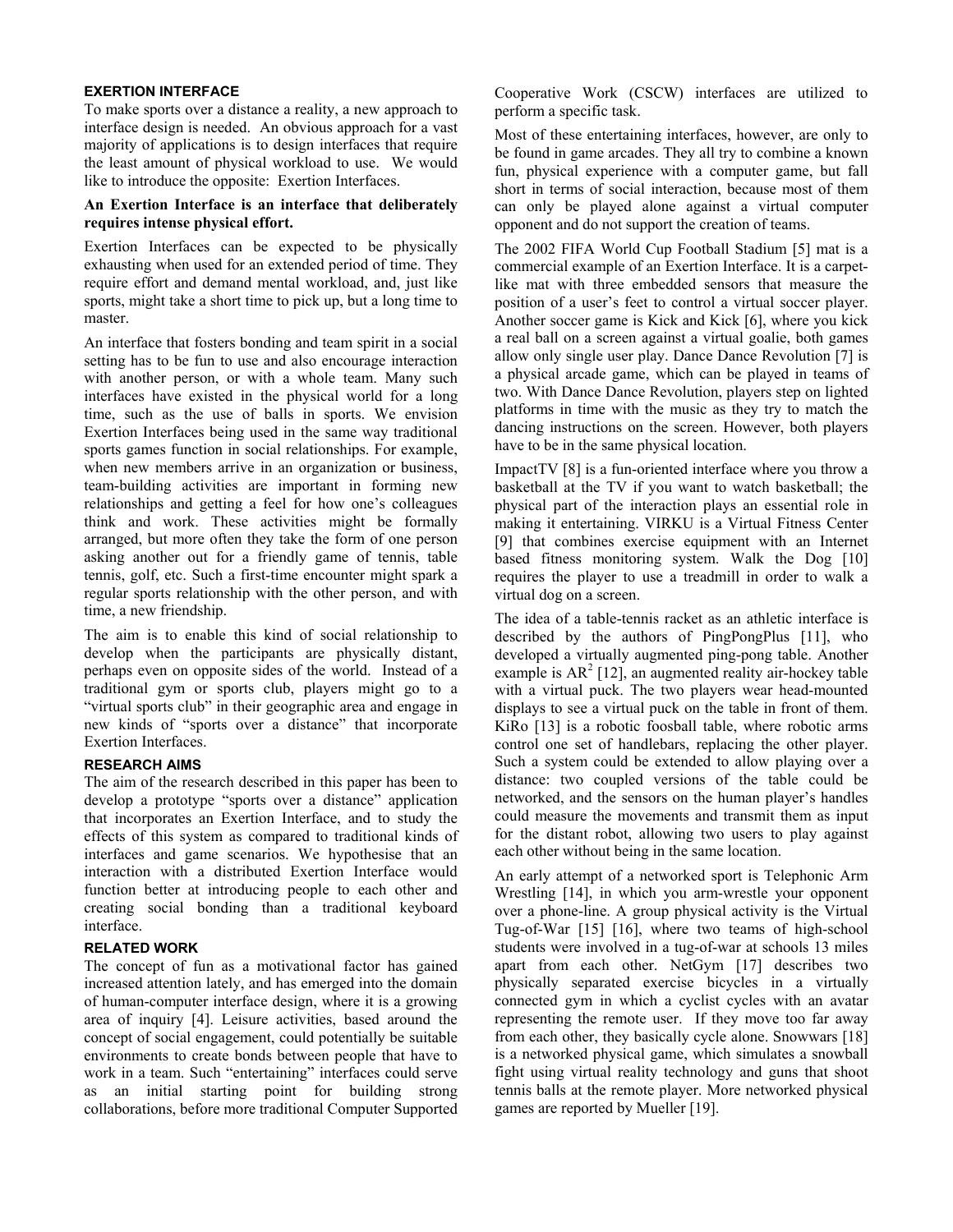Most of these examples address the issue of providing an interface that is fun to use. They also often cause the players to exert themselves, and some of them offer remote interactions. However, not many combine these features in one system, and we do not know of any tests of their effectiveness in supporting social interaction.

## **ASKING USERS**

In order to gain more empirical validation of the theoretical framework developed on the impact of social games on bonding experiences, we conducted a survey. With an informal questionnaire, which was sent out to all employees of our research lab, we wanted to know if the purchase of a pool-table, a ping-pong table and a foosball table actually influenced the social climate within the organization. Having participants judge their own behavior is not without its problems and the results should always be treated with caution. However, we were not only interested in the facts about the use of these games, but also sought inspiration from the thoughts of the players. 32 recipients responded, an excerpt of the results can be seen in Figure 1 and 2.







**Figure 2: Survey results continued** 

62% of all players have met other people they have not talked to before through playing these kinds of games. One respondent said that these activities allowed him to speak to people he would normally not have talked to as they give him something to converse about which is non-business related, because "you don't want to talk about work". Although it is hard to measure how the growth of the social network would have differed if the organization had not had those games, the fact that 91% of the employees who

played the games said it helped them to get to know people better seems to be a pointer in the right direction, which we used as motivation for our work.

The "physical element" of the games was often mentioned by the respondents. It is "important in breaking down barriers. It also has possibilities for laughter not offered by other games - you can't really screw up in a funny way playing chess." "Pool leaves more room for conversation, but the table tennis loosens you up more so to speak - it's a more "expressive" sort of game (e.g. you can hammer the ball wildly at your opponent if you so wish)." The respondents favored having a "quick game" as a stress reliever and "power break", and value the fact that they are not restrained or "cerebral" and everybody takes them very casually. One respondent summarized it remarkably: "In this room, you can see other sides of people, not the researchers, but the human beings, if not animals, that laugh, move around, jump, scream."

#### **BREAKOUT FOR TWO**

In order to test our hypothesis, we used these findings to develop a system which allows two players in remote locations to play sports together. As an example of an Exertion Interface, it requires physical effort to play and encourages mastering specific skills. Furthermore, the design aims to make it fun to play and also to support interactions between the players.

# **Decision on a Ball Sport**

We decided to model our system on a proven Exertion Interface: the use of a ball in sports. Players kick, throw, bat, balance, strike, hurl, pass, dribble and shoot a ball in a vast range of sports. Games like tennis or volleyball have the players on two different parts of the field, allowing only the ball to cross the boundary or net. Based on these examples, we decided to create a game which keeps distinct parts of the field for each player, supporting the goal of a functional long-distance game.



**Figure 3: Breakout for Two Design Goals**  We decided on the following design goals for the game:

• playable over a distance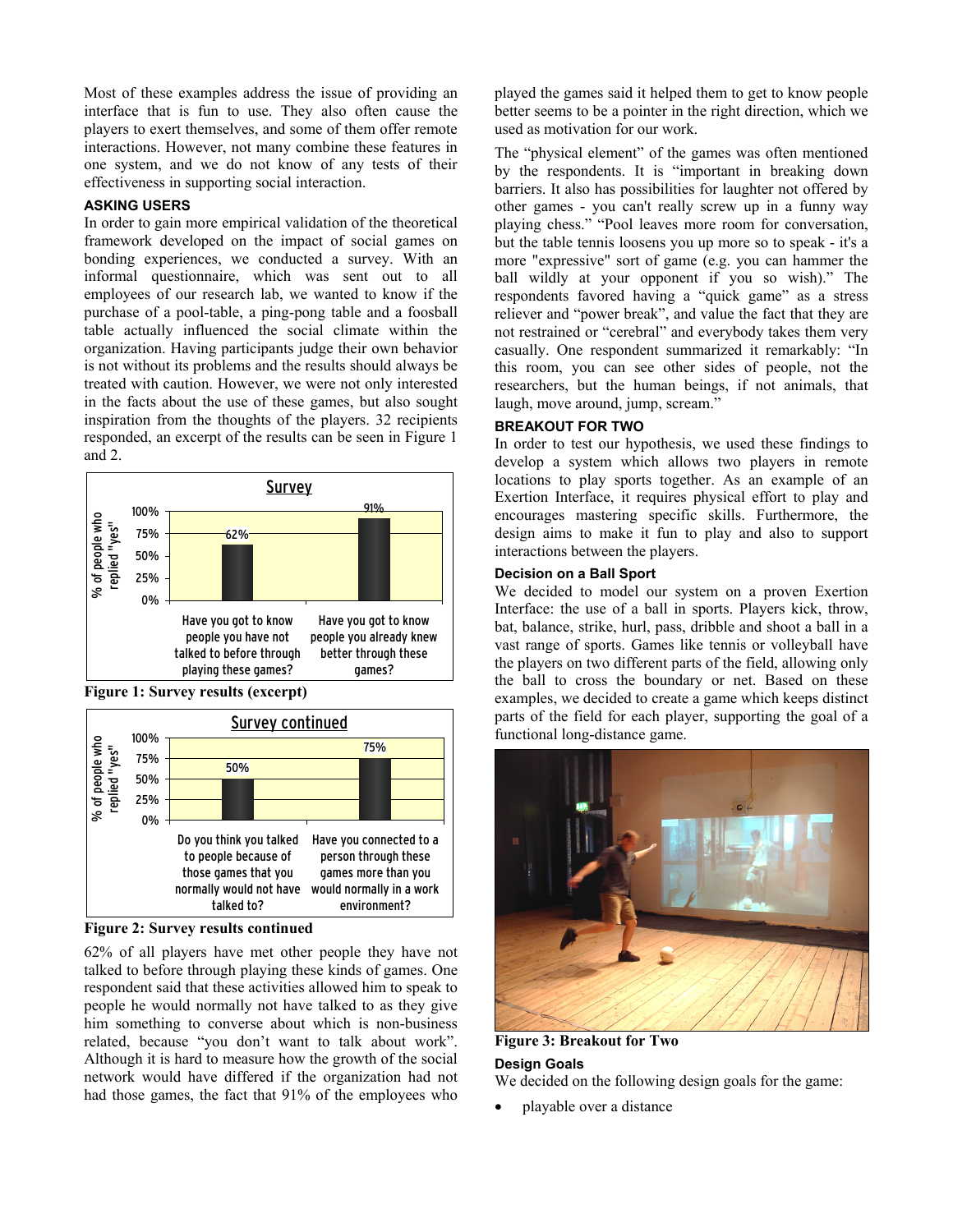- facilitates exertion
- allows the players to communicate with each other
- involves mastering the skill of handling a ball
- is fun to play

Our prototype sports game is a cross between soccer, tennis, and the popular computer game "Breakout", which can be played by two players over a distance. For this reason, we call it "Breakout for Two" (Figure 3).



**Figure 4: The setup** 

The players, who can be miles apart from each other, both throw or kick a ball against a local, physical wall. On each wall is a projection of the remote player, enabling the participants to interact with each other through a life-sized video and audio connection (Figure 4). The experience is much like being on a tennis court – each player occupies his/her part of the field and the wall represents the net or boundary between the players, over which they can communicate. The two players can talk to and see each other at all times. This setup facilitates the social interaction and encourages conversations such as challenging the other person or discussing winning strategies. For the players it feels like they are separated by a glass window, which splits the two parts of the field, similar to the ClearBoard [20]. They still hit the ball in the direction of the other player, but it comes back, bouncing off the wall.





8 semi-transparent blocks are overlaid on the video stream, which each player has to strike in order to score (Figure 5). These virtual blocks are connected over the network, meaning they are shared between the locations. If one of the two players strikes any of them once, they "crack". If that block is hit again, it cracks more. On the third hit, the block "breaks" and disappears. This analogy was chosen to portray the idea of "breaking through" to the other person on the remote end. The player would only receive a point if the block breaks. This scoring theme creates an entertaining and interesting game because the players can watch what the other player is doing, waiting for her/him to hit a block for the second time, so they can then snatch the point by hitting it for the third and final time. In order to avoid a purely tactical game and encourage intense physical activity, an impact-intensity measurement component was added. If the player hits the block hard, it would not only crack a little, it would crack twice. A really hard strike could even break the block completely in one go. For this, the impact intensity was measured and mapped onto a three-point scale. The harder the player hits a block, the more it cracks.

# **IMPLEMENTATION**

The implementation of Breakout for Two went through several iterations, based on user feedback from about 100 players. Breakout for Two was in use in the laboratory and was played by employees, friends and visitors before being exposed to further experiments.



# **Figure 6: The framework**

The Breakout for Two system consists of three components: the video-conference between the players, the detection engine to identify the impact of the ball, and the networking software. The impact data of where, when and how hard the ball hit the wall is transmitted over TCP/IP, and, along with the UDP video-conferencing information, synchronized with the other end (Figure 6).

# **BALL DETECTION TECHNOLOGY**

#### **Audio Solution**

Microphones that are attached behind the wall are coupled with a real-time multi-channel signal analysis engine to determine where the ball strikes the wall. We used 8 microphones that are spread at equal distances, forming a grid of detection "panels". The ball is thrown at the wall from the other side and the sound travels through the wall to these microphones. The shorter the time it takes for the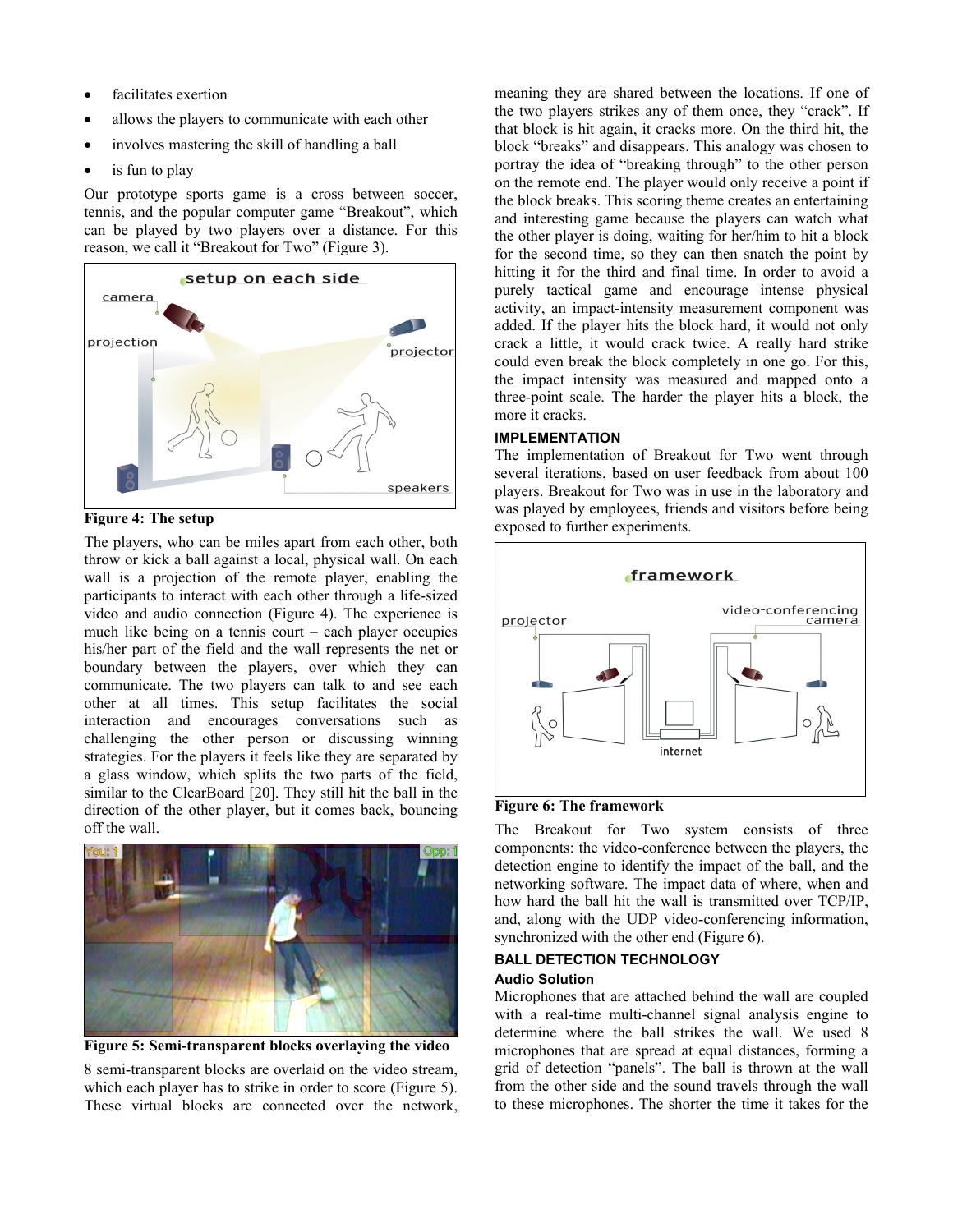sound of the impact to travel to a particular microphone, the closer the impact was to this microphone.

#### **Video Solution**

Impact detection using sound requires the construction of a solid wooden wall with distinct sound characteristics. The goal was to be able to use any existing, concrete wall, therefore, a second version of the system was built.

Vision detection using two cameras is deployed to create a more mobile system. Two cameras continuously capture a narrow area just in front of the wall, about 5 feet in depth. One camera is mounted to the side of the wall, detecting the vertical dimension of any object entering this area. The other camera mounted on top, facing down, measures the horizontal component of a ball striking the wall. This video tracking of the ball allowed us to even play fast ball games such as tennis. Technical details for both systems can be found in [19].

# **EVALUATION**

## **Participants**

56 volunteers were recruited through flyers and email postings at local universities, sports clubs and youth hostels. None of them knew about the study beforehand nor had they any prior experience with the system. The volunteers were matched up randomly in teams of two and no pair of participants knew each other prior to the experiment.

# **Experimental Design**

The experiment followed a between groups design. There were two conditions, exertion and non-exertion, and the participants played either the exertion game or a nonexertion version of the game using a traditional keyboard interface.

# **Measures**

#### *Questionnaire*

After the participants played the game, they were presented with a questionnaire, containing 60 items. It was designed to gain insights into how well the participants got to know one another, and how the system could be improved.

Several questions were adapted from questionnaires based on similar work to provide consistency and allow for comparisons: Krampen [21] developed a questionnaire regarding the participant's general attitude towards trust, based on the work of Rotter [22]. A subset was incorporated into the questionnaire, similar to the approach by Hirsig [23], because a person's general attitude towards trust probably influences how she/he approaches strangers and characterizes any first encounter. It therefore makes sense to compare this to the way the participant acts in the experiment.

The questions were presented in a random order to minimize a sequence effect. They were also partially negatively formulated, in order to avoid repetitive response patterns, but were inverted again for the analysis (marked with an 'n'). To avoid the Halo effect, elaborative instructions were given asking each participant to pay special attention to the different contexts posed by each question, as suggested by Rotter [22]. The questions were to be answered on a scale from 1 to 5, ranging from "strongly agree" to "strongly disagree"; this Likert [24] scale was used to provide consistency along similar questionnaires [21] [23] and to allow for comparisons.

# *Interviews*

Following the questionnaire, both players were accompanied to a different room, where they met for the first time in person. They had some time to introduce themselves before they were interviewed together and videotaped answering open-ended questions about their experience. They were asked to answer them in an informal style and freely discuss them with the observer.

## **Task**

#### *Exertion Game*

The participants in the exertion group were introduced to the Breakout for Two game. The players were encouraged to play one practice round to become familiar with the system, and then play at least "a couple of" games.

#### *Non-Exertion Game*

The same game that was developed for the Exertion Interface was used, except the input method was modified so it could be played with a keyboard interface, but still using the same life-size screen. The players hit a ball against a wall; however, in this version, they hit a virtual ball with a virtual foot, overlaid again on the videoconference. The player controls the intensity, the direction and spin with a keyboard interface, and the ball follows simulated physics in a virtual 3D environment to recreate a realistic experience. The input method used to apply force and direction to a virtual ball with a keyboard interface is similar to the one used in many golf and other sports simulations. The intensity of the swing is controlled by a key hit at a specific time during a continuous movement of the virtual player swinging his/her club.

# **Procedure**

The participants were introduced to the game and also told that their performance was not being measured, but that the goal of the experiment was to hear about their thoughts on the system and to see how much they enjoyed it. After the participants played the exertion or non-exertion game, they were asked to fill out a questionnaire. Subsequently, both participants were brought into the same room where they were interviewed together.

# **RESULTS**

The questionnaire revealed many statistically significant findings between the exertion and non-exertion group. We concentrate here on the main conclusions regarding social interaction and more details are reported by Mueller [19].

The participants showed no statistically significant difference in education, video-conference experience and general attitude towards technology and trust between the two groups. All t-tests are two-sample and assume equal variances, unless otherwise noted.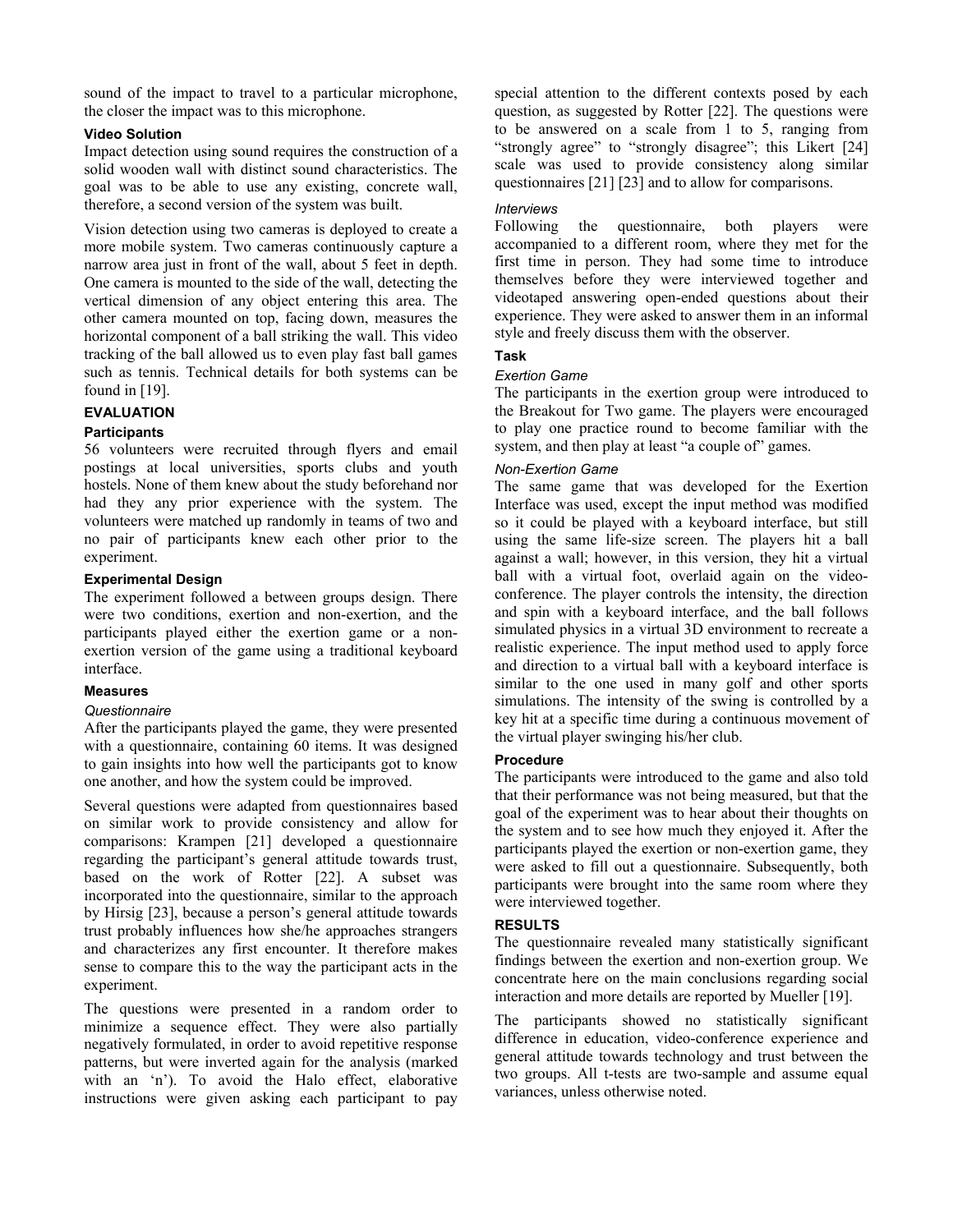

**Figure 7: Exertion players perceived stronger bonding** 

The exertion group answered the question "I got to know the other player" with a significantly higher rating than the non-exertion group ( $t=1.94$ ,  $p<0.05$ , one tail) (Figure 7). Additionally, the players of the exertion group believed that the game created a much stronger social bond between them than the non-exertion players  $(t=2.73, p<0.05,$ unequal variances, two tail). This finding was reinforced by the interviews, where the players who rated the question higher showed much more knowledge about their partner, not necessarily on facts, but on characteristics; for instance, on how competitive the other player is.

#### **Friendship**



**Figure 8: Exertion players believed to be closer friends**

The exertion players felt they became better friends than the non-exertion players ( $t=2.50$ ,  $p<0.01$ , one tail) (Figure 8). There was also a trend that they wanted to become friends more strongly (if they were not already) ( $t=1.57$ , p=0.061, one tail).

#### **Fun**

The exertion group said they had more fun, which is highly significant ( $t=4.11$ ,  $p<0.0005$ , two-tail) (Figure 9). This is no surprise if one looks at the comments during the interviews: almost all exertion players confirmed how much fun they had without being asked explicitly.



**Figure 9: Exertion players said they had more fun** 

They also said they liked the game more  $(t=3.45, p<0.005,$ two-tail). The non-exertion group played the same game; however, the keyboard-based interaction might require a different kind of game for the players to enjoy. Having the non-exertion group play a commercial computer game could be an alternative, but the interaction modalities would be different, making them a non-viable control group.

#### **Number of Rounds Played**

The exertion group played more rounds (average 6.9 rounds, non-exertion group 4.5 rounds), one team even played 17 games. Both systems are perhaps intriguing for the players because of the large projection, which might be one of the reasons the participants played so long.

#### **Video-Conferencing Quality**

The difference in perceived quality between the exertion and non-exertion group is very interesting: the exertion group answered, with high significance, more often that the audio quality was sufficient for them  $(t=5.36, p<0.000005,$ two-tail). Similar results were obtained about the video quality: again, the exertion group said they were happier with it ( $t=3.37$ ,  $p<0.005$ , two-tail) (Figure 10).



#### **Figure 10: Video-conferencing quality perceived differently**

It is important to consider the influence of previous exposure to video-conferencing across the subjects. The question "I am familiar with using video-conferencing" was not significant between groups indicating that the interface influenced the perception of the videoconferencing quality.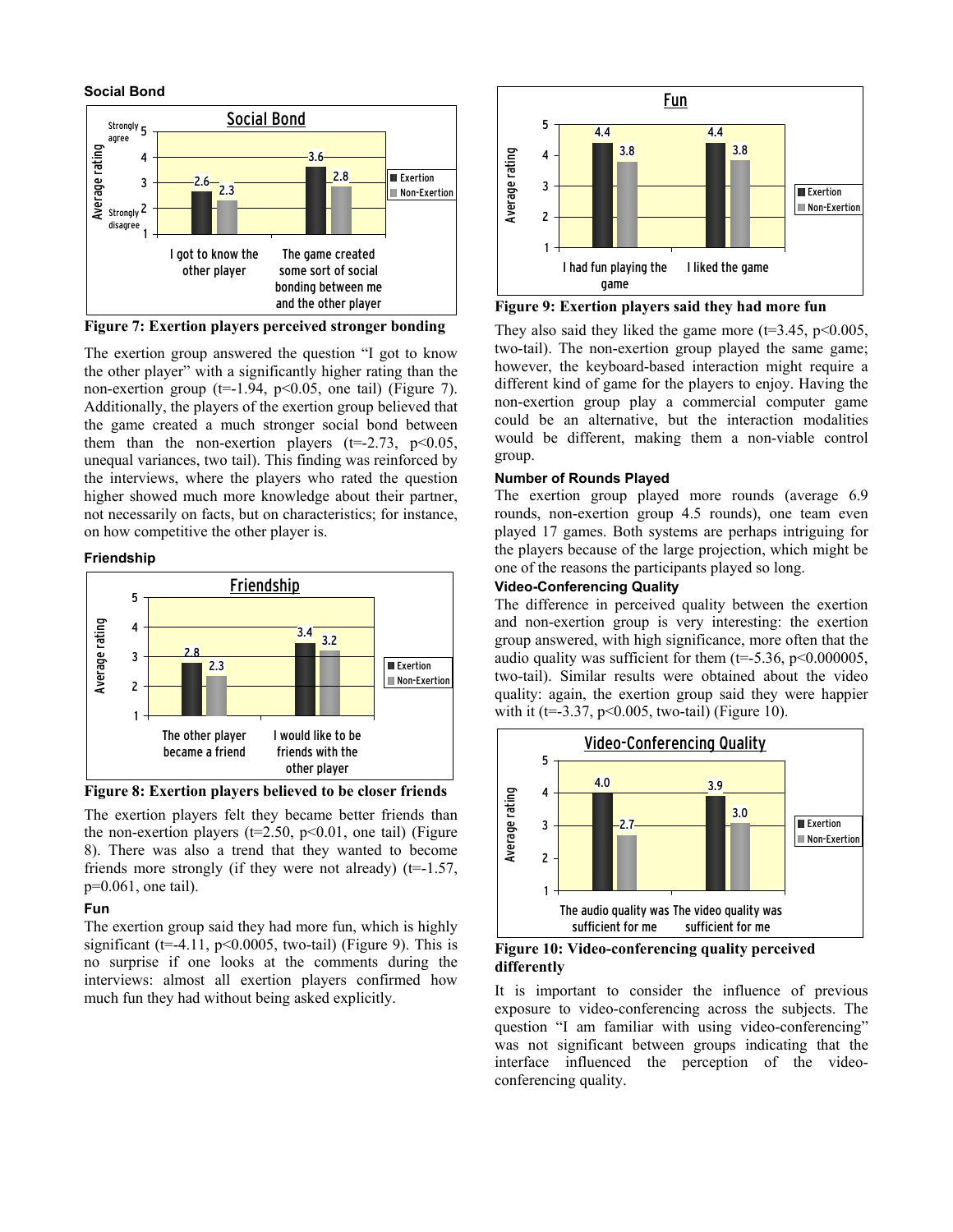These results are surprising, because both groups used the same video-conferencing setup. It seems reasonable to conclude that an Exertion Interface does not require a high video-conferencing quality to the same extent that a nonexertion interface does. Our assumption is that because the sports game allowed the other person's full body to be viewed from various positions, it permitted the players to "read" much more through body language and posture, compensating for deficits in the video-conference quality.



**Figure 11: Exertion players rated the experience higher**

# **Conversational**

The participants who played the exertion game answered the question "The other player did not seem to be interested in having a conversation (n)" with a much higher ranking than the non-exertion players  $(t=1.95, p<0.05,$  one tail). This statistically significant result suggests that an Exertion Interface not only helps the players to forget about limited video-conferencing quality, but also makes the other player seem more talkative.

## **Overall Experience**

In addition to these findings, the exertion group felt significantly more positive about the experience  $(t=1.74)$ , p<0.05, one tail) (Figure 11). Physiologically, physical activity is known to release endorphins which might have put the players in an affective state of arousal, resulting in a more optimistic view of their surroundings.

#### **Interviews**

The interviews strengthened these findings. Players in the non-exertion group (ignorant of the exertion condition) mentioned without being asked that some physical activity would have helped them create a closer bond with the other person. The interviews with the people who played the exertion game lasted much longer than the interviews with the non-exertion players, although they were answering the same questions. They seemed to be more comfortable chatting freely and interacted longer, showing a deeper involvement.

Both groups praised the big screen projection and attributed the success of the game to it. As one participant commented: "The exertion would not work if you would play it on a regular screen."

One participant mentioned that he would like to see such a game in a bar, allowing him to play with friends who could not be there. Almost all of the players in the exertion group were very exhausted after the game. Most of them told us that it was much more exhausting than they thought it would be in the beginning. Indeed, the game can be very demanding and fatiguing. The reason for this is because there are no opponents or teammates to wait for and there are no scheduled time-outs. Some players were getting so involved that they were seriously out of breath and their shirts heavily sweaty. We had to put a water-cooler close by, because we got concerned that some participants might become dehydrated.

Physical exercise alone might influence the outcome of experiments, and could be independent from the interaction. The results from the questionnaire and especially the interviews however, showed that the exertion players had a much higher involvement in the interaction during the game, as well as a greater awareness of the other player.

Participants also reported their experiences with playing online games, and drew comparisons. While the nonexertion game could not compete with current state-of-theart computer games, participants said they would like to see a similar video-conferencing system being deployed in these games. They suggested that being able to see the other player, and playing a game in a layer on top of this, would make the interaction more appealing.

Whether people prefer computer games or physical games depends on the situation and the personality of the player. Not everybody will like participating in a physical game, regardless of whether that game is played over a distance or on the same court. One participant stated: "Computer games are not for everybody, they are certainly not my cup of tea, I prefer sports". Some participants came up with the idea of wanting to play two on two, which turned out to be very engaging.

#### **FUTURE RESEARCH**

The demonstrated increased social bonding and perceived connectedness can provide valuable augmentations for experiments such as those done by Rocco [25]. Instead of comparing text-chat with audio- and video-conferencing, a system like Breakout for Two could offer an additional experimental condition. In addition, the measures on social relationships performed here could be easily performed on several other connected physical interfaces, such as the Tug-of-War [15] or Snowwars [18].

# **CONCLUSION**

We have defined an Exertion Interface, and shown that it can provide a valuable augmentation to what current interfaces try to accomplish in terms of social interaction. We demonstrated that distance communication could be improved through the addition of information in another modality, by developing a system that allows sports over a distance. Experiments with the system demonstrated that participants who played sports over a distance reported a significantly greater social bond than players who used a keyboard interface. They said they got to know the other